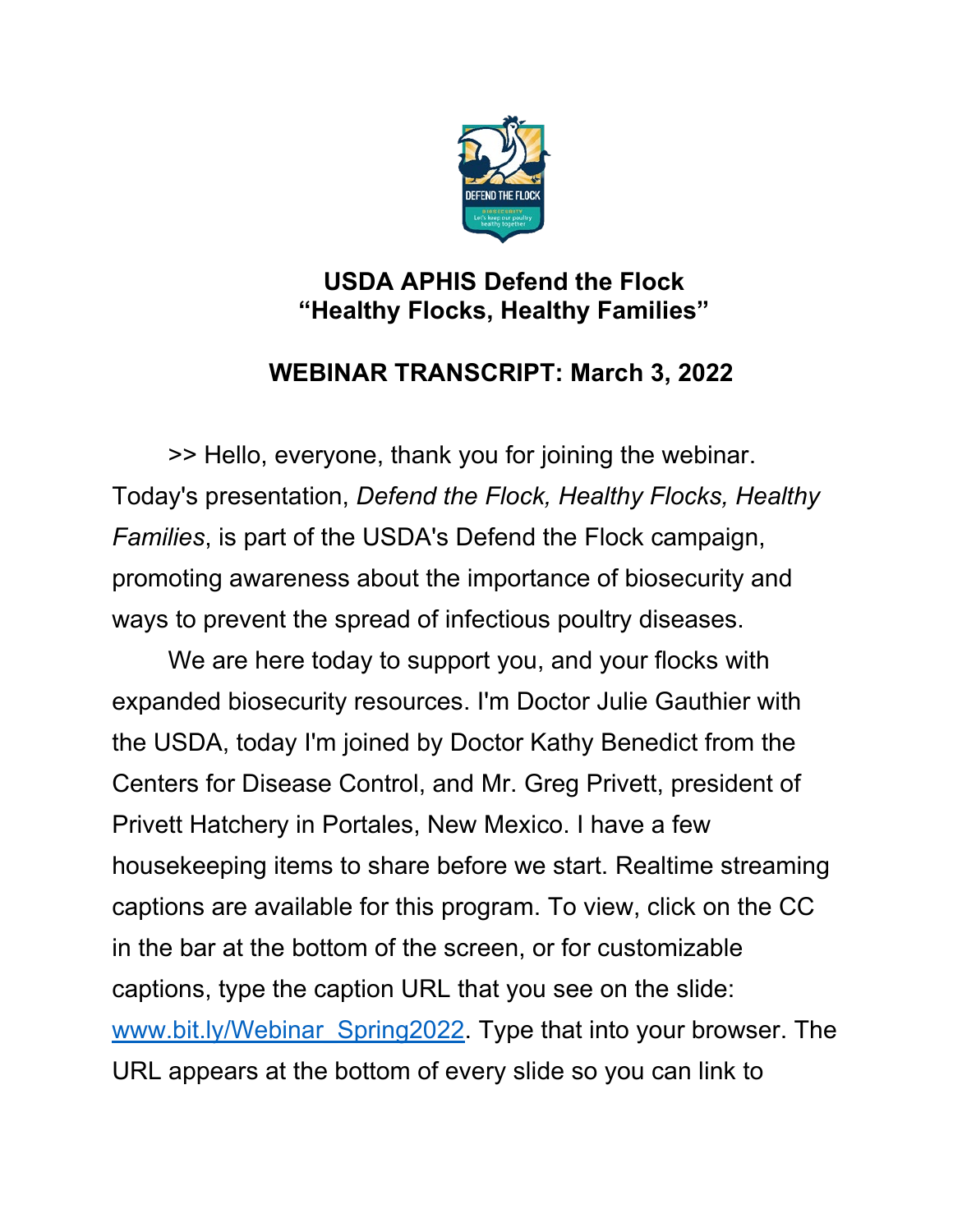captions at any time during the program. Note that the URL is case sensitive.

To submit questions, click the Q&A bundles located at the bottom of the screen. We will answer all questions after the webinar has concluded. The Q&A will be posted along with a recording of this webinar, on the Defend the Flock website. Be sure to follow us on Facebook and Twitter to find out when the Q&A and the recording are available. We will share those on-line destinations at the end of the webinar.

Now we will take a few minutes to introduce ourselves. I'm Julie Gauthier I have been part of USDA APHIS for 19 years, and I work exclusively on poultry health programs. I'm a veterinarian, then an epidemiologist. Until a few years ago I operated a small family farm business raising heritage breed poultry.

Doctor Benedict, please tell me a little bit about yourself.

>> Thanks, Julie. Hello. My name is Kathy Benedict, and I am a public health veterinarian at the division of foodborne, water borne, and environmental diseases Center for Disease Control and prevention. I currently work on multi-state outbreaks of Salmonella and E. Coli resulting from with Exposure to animals and pet products. I'm happy to be here today to represent CDC and to participate in the webinar. Back over to you, Julie.

>> Thank you, Kathy. Mr. Privett, please tell us about yourself.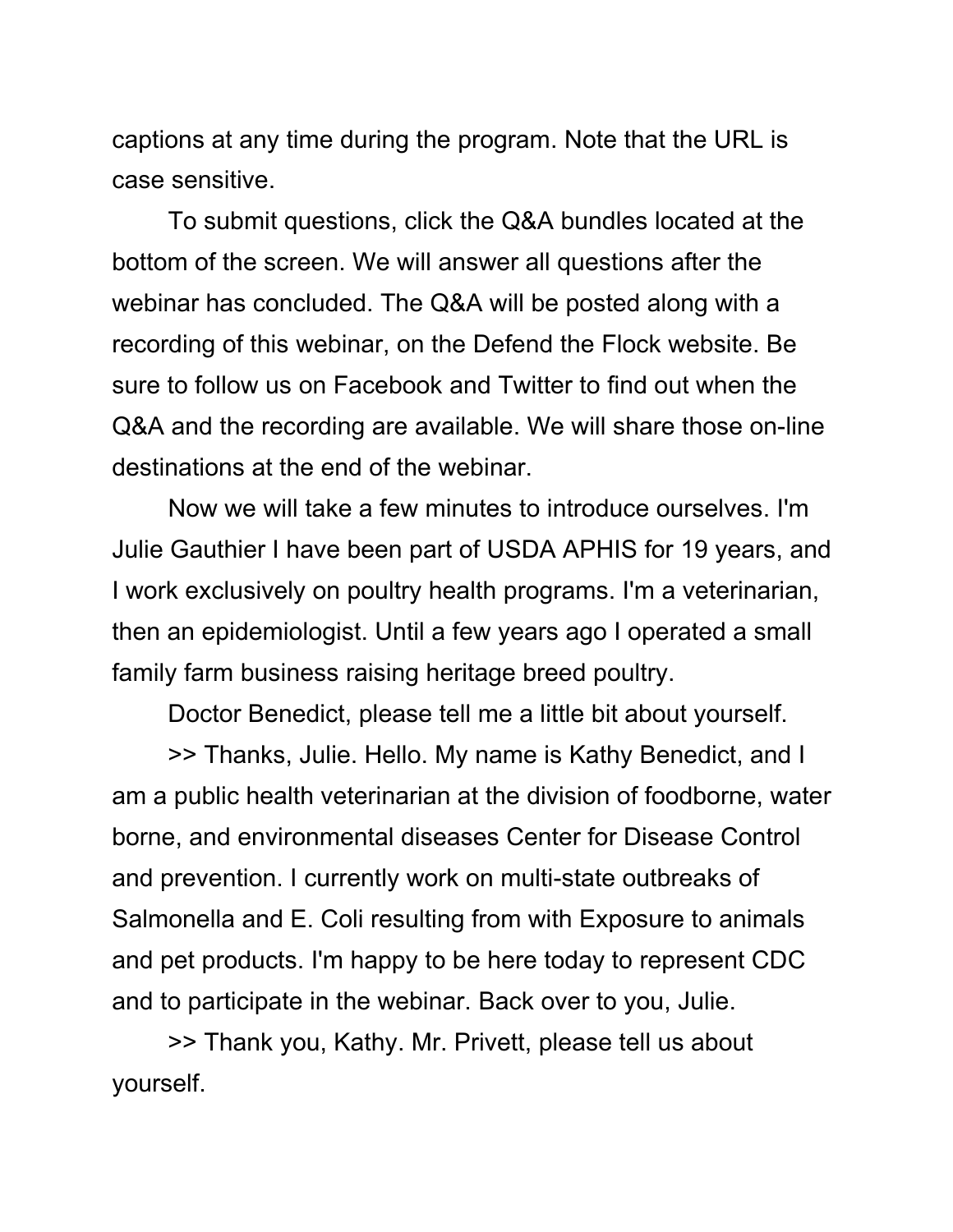>> Thank you for allowing me to participate in this discussion. My name is Greg Privett, I'm a second-generation poultry farmer. I have raised poultry my entire life, but it has been my sole profession for the last 33 Years, I'm the president of Privett hatchery and the current chairman of Bird Shippers of America. I am the New Mexico representative to the NPIP, and the stakeholder representing the mail order industry to USDA/APHIS.

>> Thank you, Greg. The U.S. poultry industry is one of the largest in the world and an important sector of our agricultural economy. We also have a long, rich heritage of raising backyard poultry in the United States. And many of us enjoy keeping a family poultry flock for a combination of reasons such as fun, competition, tradition, or a little income. Through the Defend the Flock program, we encourage you and all flock owners to prepare for poultry disease outbreaks and make biosecurity an everyday practice. Biosecurity means using all available methods to keep diseases and pathogens that carry them away from birds, property, and people, and turning these methods into everyday habits. Keeping birds safe from infectious disease is a top priority and responsibility for all owners, growers, workers, and enthusiasts who want to raise poultry successfully.

As flock keepers, many of you are interested in learning more about the outbreak of highly pathogenic avian influenza that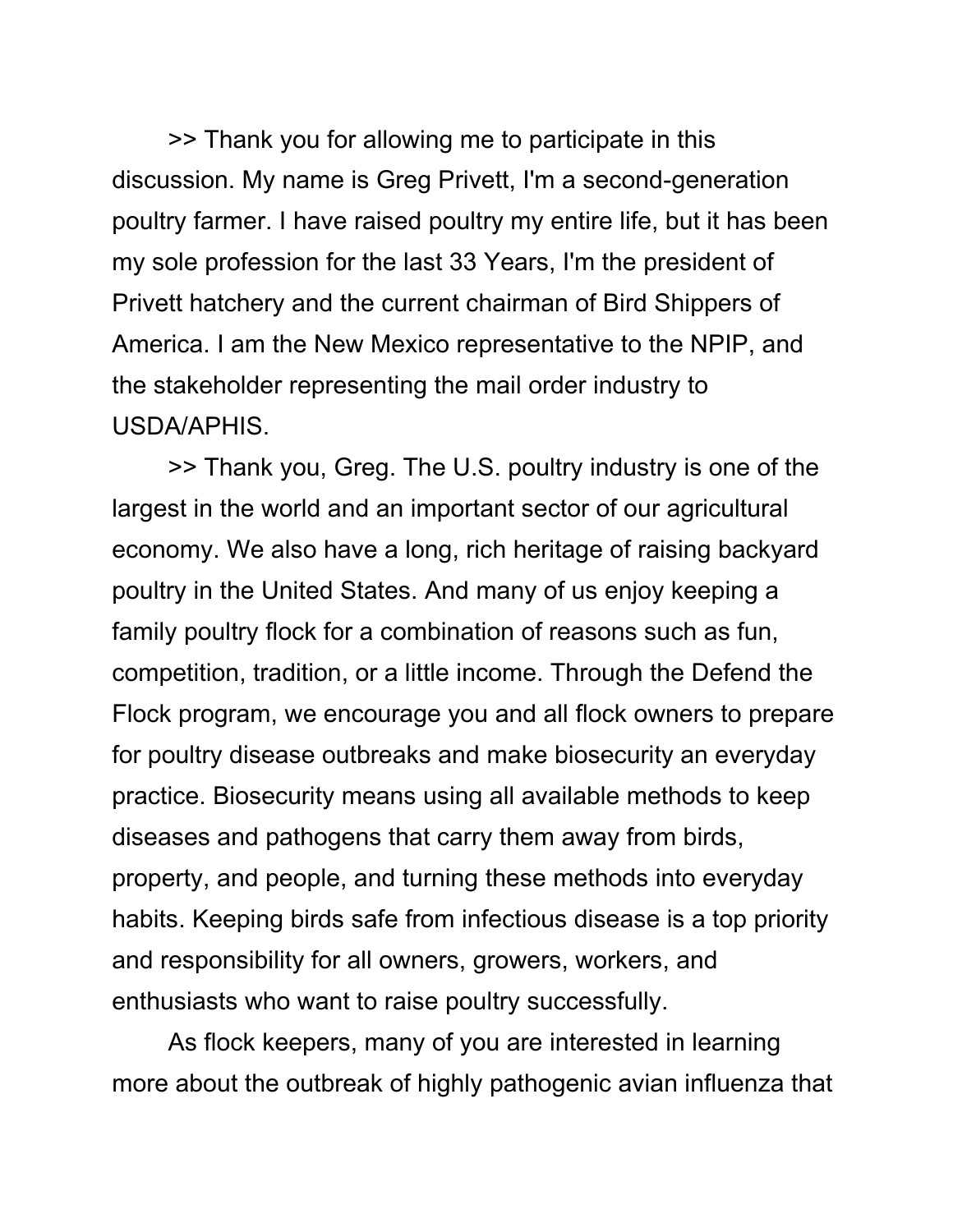is occurring in the United States right now. Before we start our discussion on Salmonella, let's take a few moments and address the current poultry health emergency.

Later in the webinar, we will be discussing types of Salmonella bacteria which are a threat to human health, but not a threat to bird health. Avian influenza is very different, it's caused by a virus that is a serious threat to bird health, but CDC considers it to be a low public health threat to people.

Highly pathogenic avian influenza virus is carried by wild birds, often wild ducks, that usually show no signs of disease, but the virus is lethal to domestic poultry and can kill most of a flock in just a few days. It is very rare for a person to become infected about high path AI, and in fact, no human cases of infection with this virus have ever been detected or reported in the United **States** 

Wild birds are the source of infection for the backyard flocks that have been affected in this year's object, and wide life officials have found more than 250 infected wild birds in different parts of the country since January. At this time and until the outbreak is over, I strongly recommend poultry keepers confine their birds to their coops and do everything they can to prevent contact between wild birds and domestic poultry flocks. Because wild ducks are natural hosts for the virus, do not allow poultry to visit outdoor ponds while mixed with wild ducks and other wild birds.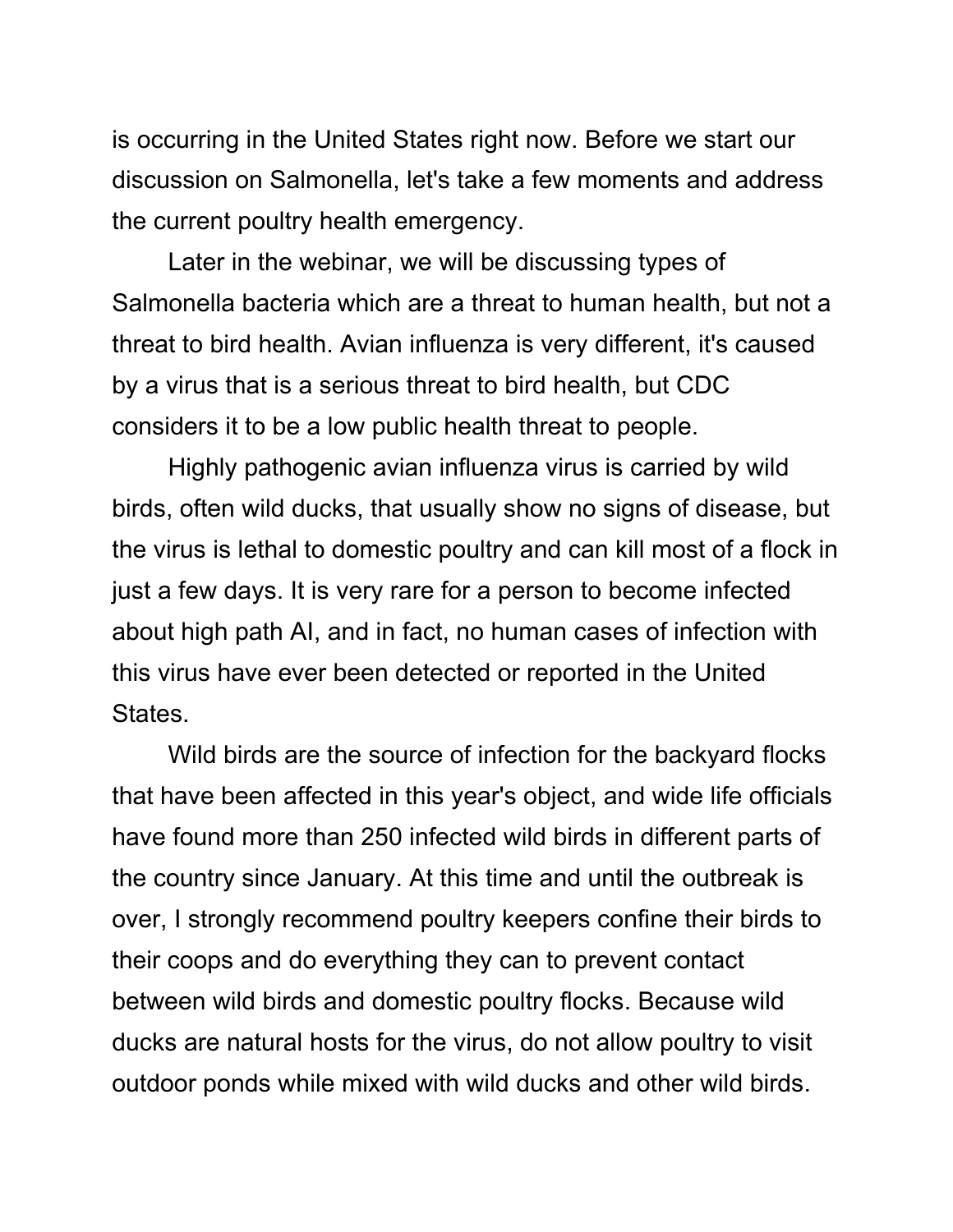Once a poultry flock is infected with the virus, the flock becomes a source of infection for other poultry. Birds, people, equipment, feed, and other materials that have been in contact with the infected flock should not be moved as they can carry the virus to other flocks.

It is especially important to report sick birds or usual bird deaths to state or federal animal health officials either through your state veterinarian or through your USDA's toll-free number that is **1-866-536-7593**.

You can keep up to date about the outbreak and know where infections are occurring by visiting the USDA APHIS page that lists cases in domestic poultry and wild birds. Visit [www.bit.ly/USDA\\_HPAI\\_2022detections.](http://www.bit.ly/USDA_HPAI_2022detections)

Greg, I imagine you are concerned about high path AI affecting your hatchery. What steps do you take to protect your breeder flocks and your hatchery from high path AI?

>> Privett Hatchery is a participant in the NPIP H5/H7 AI Clean Program and are actively testing and monitoring for AI. We follow the NPIP 14 biosecurity points in subpart E, and other active biosecurity measures. We are continually working with employees on the educational piece with ensuring that they understand the heightened risk and their role to play in keeping the hatchery and flocks safe.

There are no guaranties with AI. I think sometimes we forget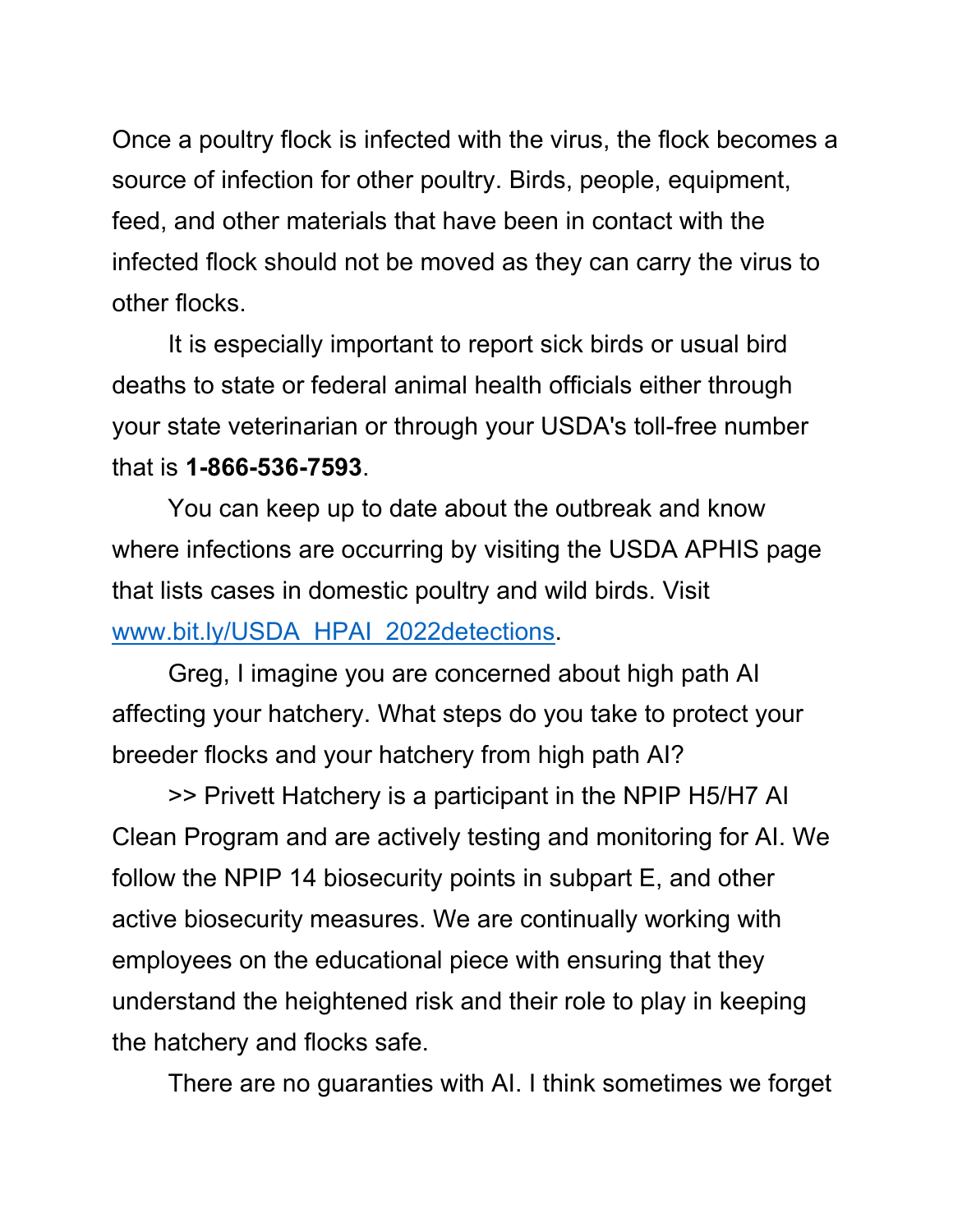that programs are not a guaranty that nothing will ever happen. But we have a very strong surveillance program, and we also have biosecurity and education. We have strong partnerships with industry, the states, and APHIS. This means that if it does somehow get into a poultry operation, we are able to act very quickly and use the network of people to help. Obviously, though, prevention is the aim.

>> The CDC says that the recent high path AI infections in U.S. wild birds and poultry pose a negligible risk to the public. Kathy, can you point to people to sources of information about human health and avian influenza?

>> Yes. The links on the slide are for two articles on the avian influenza situation right now, and the main CDC website for avian influenza resources.

>> USDA APHIS has many resources available that will help you prepare for poultry disease outbreaks. The biosecurity principles that we promote through the Defend the Flock campaign will help protect your flocks from germs that cause infectious diseases, whether the germs are bacteria like the Salmonella or viruses that cause avian influenza, and other contagious poultry diseases. This slide includes links to past webinars that provide additional information on high path AI such as the signs and symptoms, what to do if you suspect, how to mitigate risks, and its impacts to both small flock growers and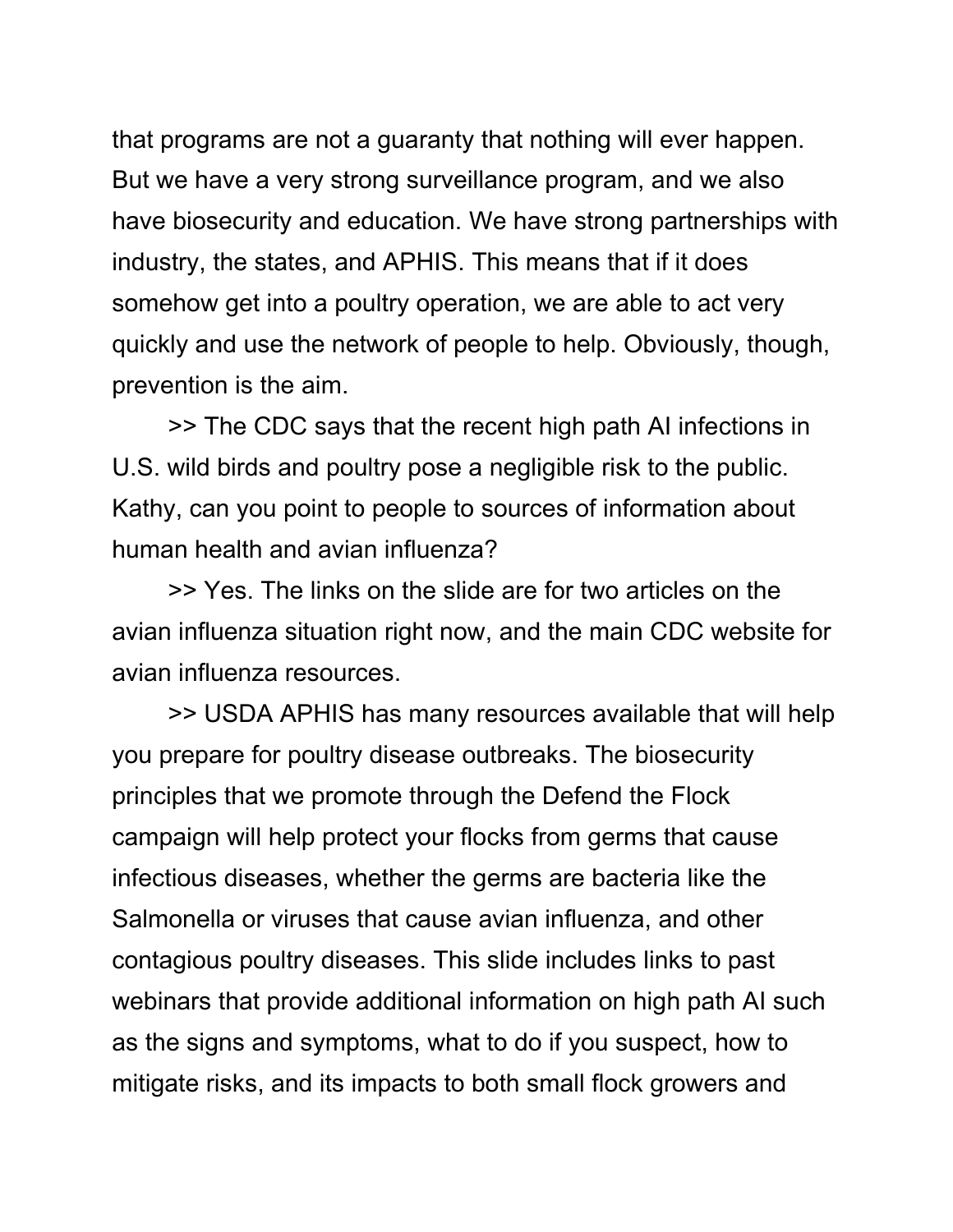commercial producers. At the end of this webinar, I will review other free tools and resources available to help you defend your flocks.

Spring is almost here, and people are looking forward to getting outside. Some will be starting or expanding their home poultry flocks. I was at my local farm store a couple of days ago, and I saw the schedule for chick arrivals for March and April. The store has their brooders ready for the cute fluffy chicks to arrive. Greg, I imagine your hatchery is busy this time of year, getting ready to provide the chicks. Could you tell us about your business?

>> I don't think the word busy comes close to describing what we are right now. Privett Hatchery is one of the largest mail order hatcheries in the country. We supply farm and ranch stores throughout the nation, we also supply chicks to individuals, there's a tremendous amount of coordination to make sure that the chicks arrive on time to your stores, offering over 175 varieties and maintaining all the breeding stock for this is a year-around endeavor.

>> Some of my friends and family have a newfound passion in growing their own food, gardening, and keeping a small home flock of poultry. What have you noticed over the years and recently about some trends in small flock ownership?

>> The trend I'm noticing is more of a back to nature it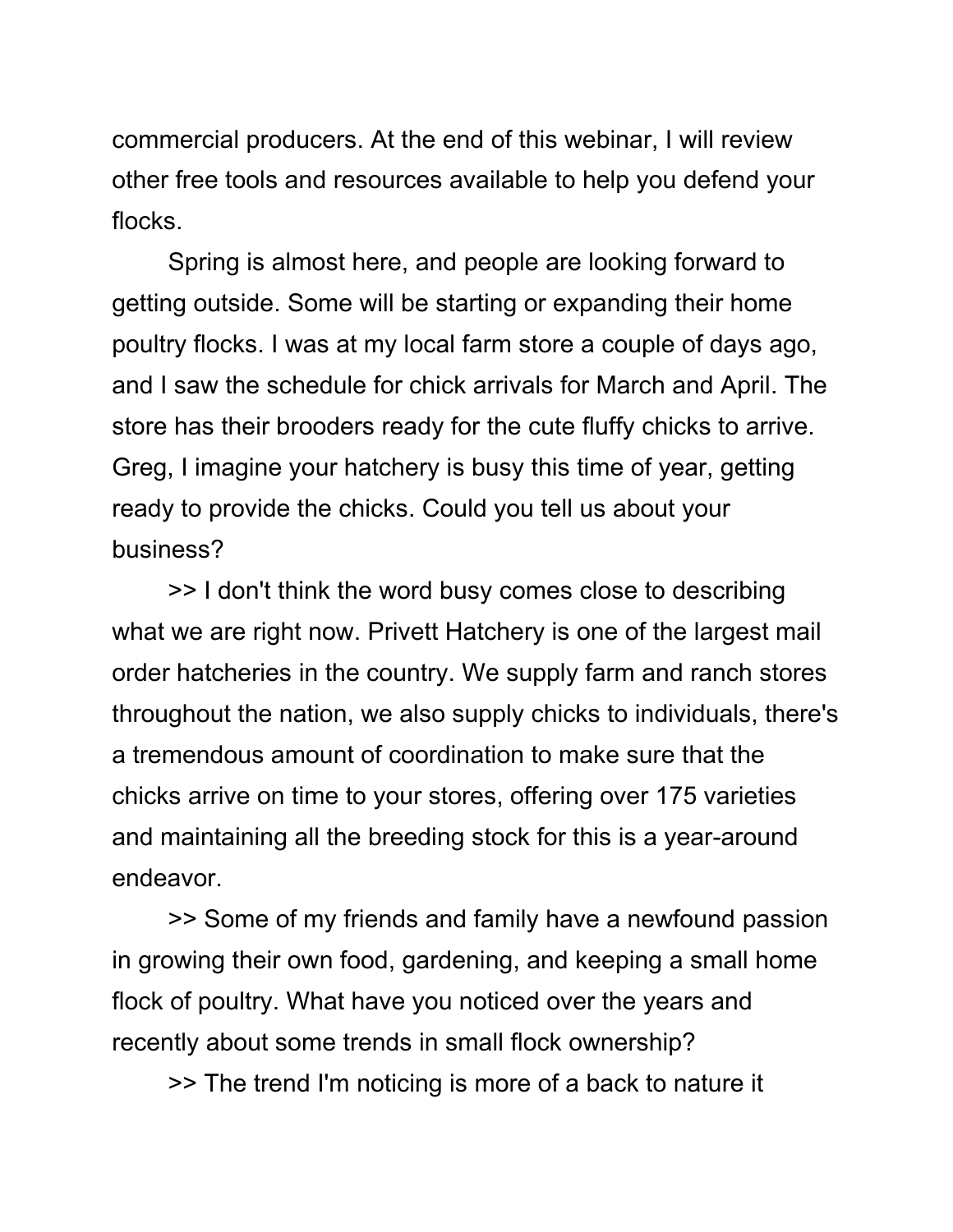started about 10 years ago, the COVID epidemic has pushed to levels I have never seen. We have seen that there are two types of owners now, those who only want the best layers, regardless of the appearance of the birds, the other is more inclined to purchase the fancy or more rare, unusual type of birds. Egg color as huge fact in this, also, blue, green, and dark chocolate-colored eggs are the rage right now.

>> Kathy, it seems like you and I have similar jobs, but with a twist. My team at APHIS works with small flock keepers to help them raise healthy poultry and your team at the CDC works with small flock keepers to help them raise healthy families. Many of the principles of infection control and biosecurity apply to both poultry and human health. Please tell us about your team's work.

>> That's right, Julie. My team at CDC works to investigate outbreaks of gastrointestinal illness and provide recommendations to prevent these infections so that people stay healthy around their animals and pets. Evidence year we see large outbreaks of Salmonella illnesses in people who have contact with poultry and backyard flocks. Poultry can carry Salmonella while looking healthy and clean, so it's especially important that people take simple precautions like hand washing every time they are interacting with poultry or their environment like coops to prevent getting sick.

>> Like Greg, I expect you have seen some trends in poultry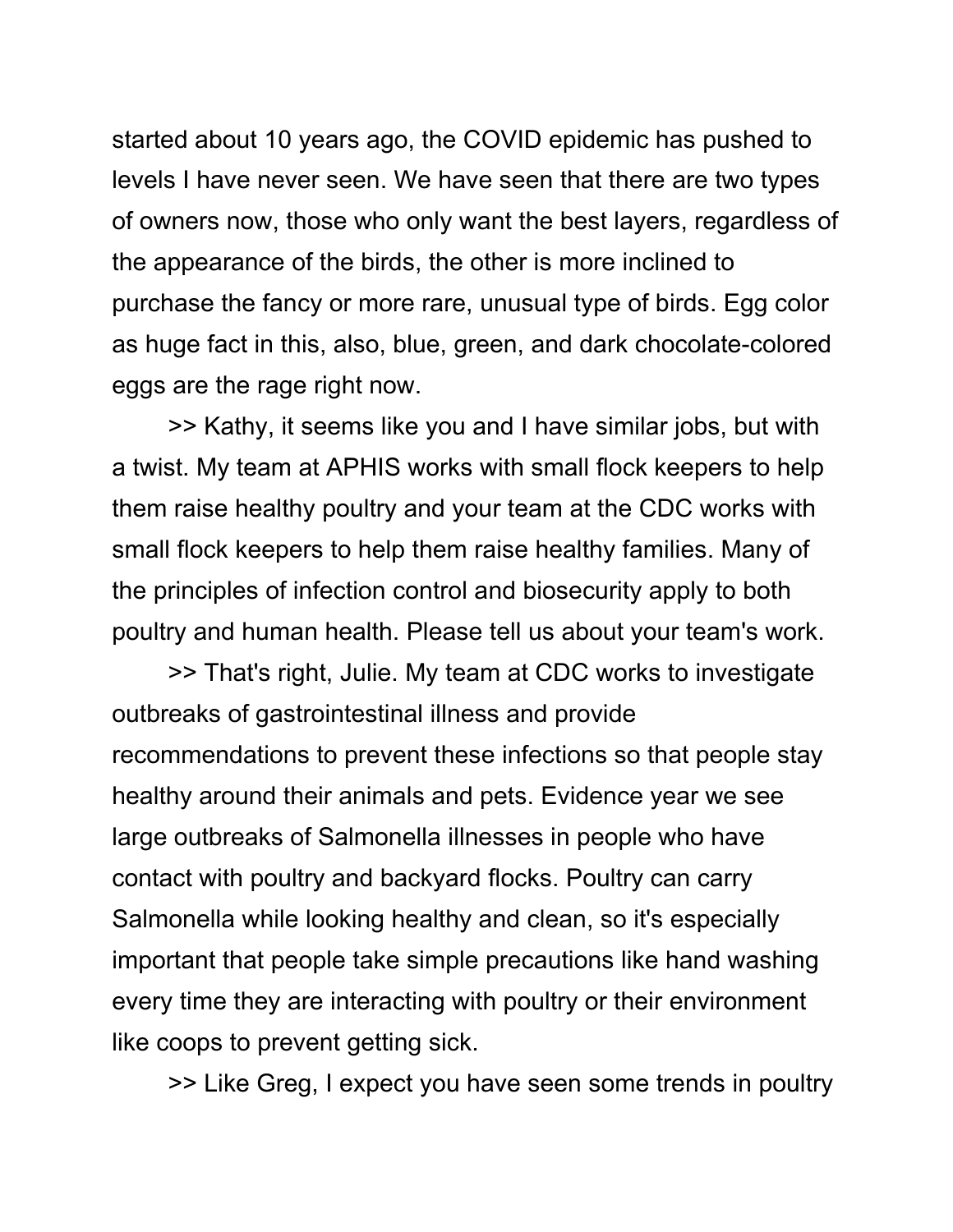keeping by U.S. households also. What are the trends you have discovered about Salmonella infections and people who keep small flocks?

>> We have also seen an increase in illnesses and outbreaks linked to backyard poultry over the last few years, we notice in our outbreaks that people tend to have close interactions with their poultry, which is great for companionship, but might increase risk for getting Salmonella infection.

>> How do people become infected with Salmonella? What are the signs of infection?

>> People can get sick from touching backyard poultry or anything from their environment, and then touching their mouth or food and swallowing Salmonella germs. People may experience diarrhea, fever, and abdominal cramps. The symptoms usually start within 6 hours to four days after infection and last four to seven days. Most people have mild illness and recover on their own with just supportive care. There are some people, like children under five years old, adults 65 years and older, and those with weakened immune systems that are more at risk for severe Salmonella infections. It's especially important for families with these groups to follow the CDC recommendations for keeping backyard poultry so that they can stay healthy.

>> There are thousands of strains of Salmonella bacteria in the world, only a few of them cause disease in poultry. It's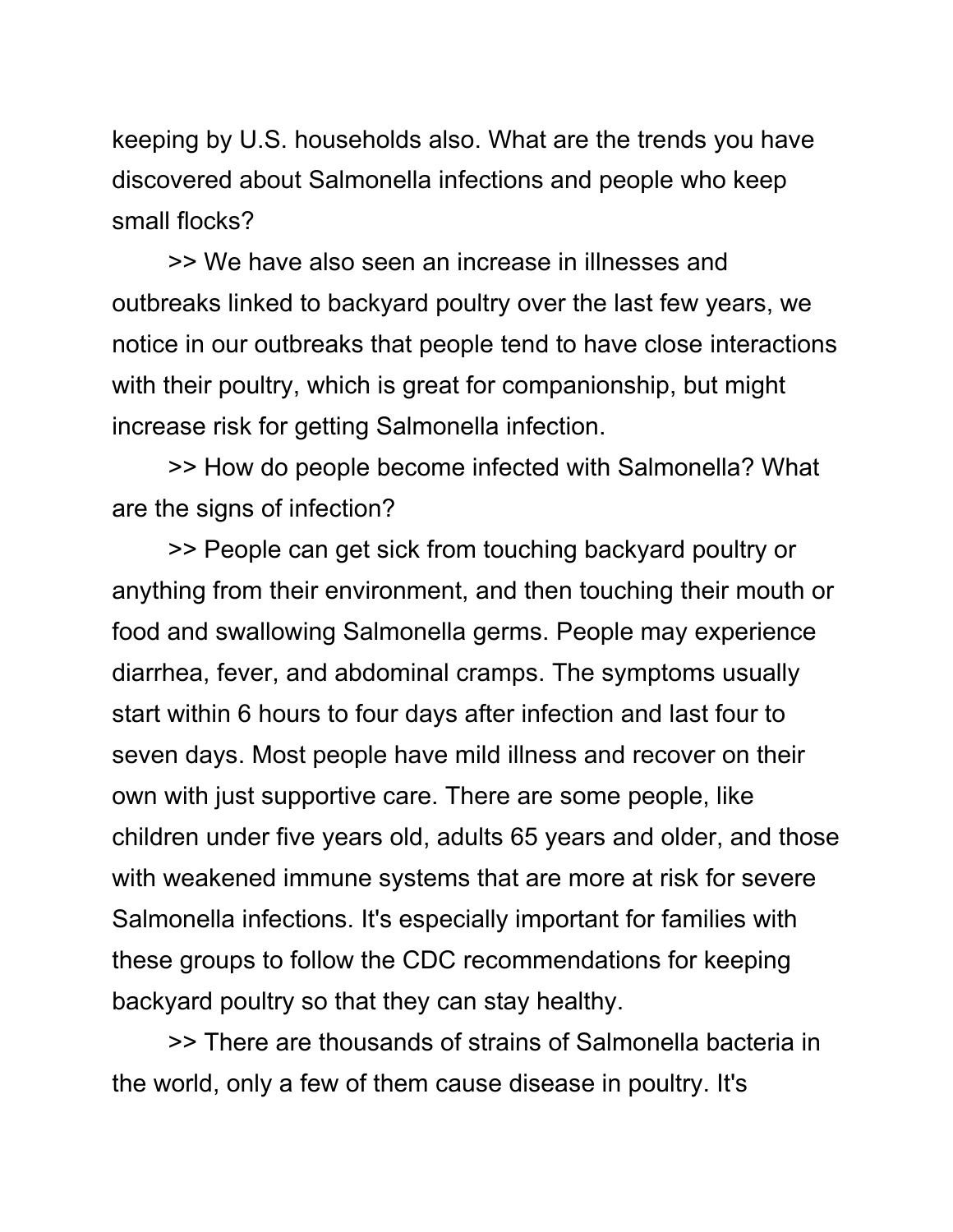common for birds to carry Salmonella bacteria without becoming sick or showing any signs of infection. Greg, will you tell us about your experience with Salmonella infections in poultry?

>> Sure. Salmonella is extremely common in all poultry. I have always said that God created Salmonella and needed a place to keep it safe and warm, so God made chickens. But all kidding aside, it's a serious issue in commercial and backyard poultry. Poultry are rarely affected by Salmonella, which means they do not get sick or show any signs of illness making it difficult to determine the presence of Salmonella in birds. The lab testing is the only way to identify and categorize most Salmonella. Salmonella pullorum and Salmonella gallinarum, the bacteria that cause pullorum and foul typhoid are the two main types of Salmonella that will harm birds. The NPIP, the National Poultry Improvement Plan, is a voluntary program that was started in 1935 with one of its prime objectives, to eliminate the pullorum, since that bacteria can be transmitted from hen to her progeny, and the pullorum was severely impacting the growth of the poultry industry and causing lots of birds to die. Today we check for pullorum. For example, all NPIP certified hatcheries that ship poultry are required to maintain a PT clean status and to maintain sanitation standards. Without this NPIP certification, most states will not allow poultry to be imported. Several hatcheries go beyond the PT clean status and hold additional NPIP certifications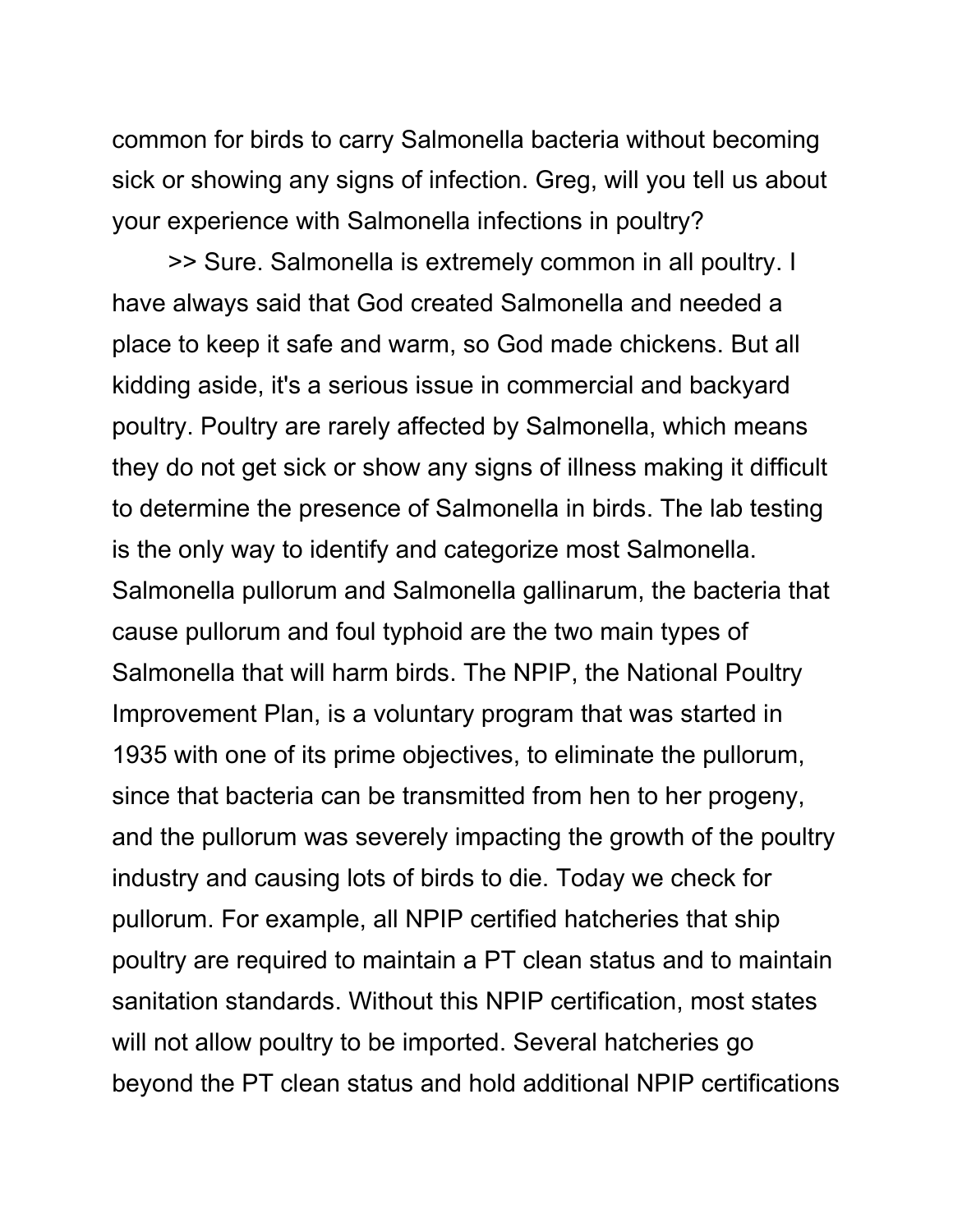like the NPIP Salmonella monitored program.

>> That's right. Your hatchery participates in the NPIP Salmonella Monitored program, too. Could you describe that program and what you need to do to maintain your participation?

>> The Salmonella program was developed to provide prevention and control of Salmonella through regular testing. It is intended to reduce the incidence of Salmonella organisms in hatching eggs and day-old poultry through an effective and practical sanitation and testing program at the breeder farm and in the hatchery. This will afford other segments of the poultry industry an opportunity to reduce the incidence of Salmonella in their products.

We are required to test for Salmonella on a regular basis. This allows us to see any trends or what potential issues there may be. This information used to develop appropriate and practical Salmonella intervention measures, a qualified veterinarian familiar with the operation reviews the data and changes to the Salmonella program are made when needed.

>> We have talked about the problem of Salmonella infections that people can get through contact with live poultry. What can we do to prevent these infections in people? Poultry breeders, hatcheries, places that sell baby poultry, and the customer all have a role to play in prevention, Kathy, can you start with your advice for small flock keepers to reduce risk?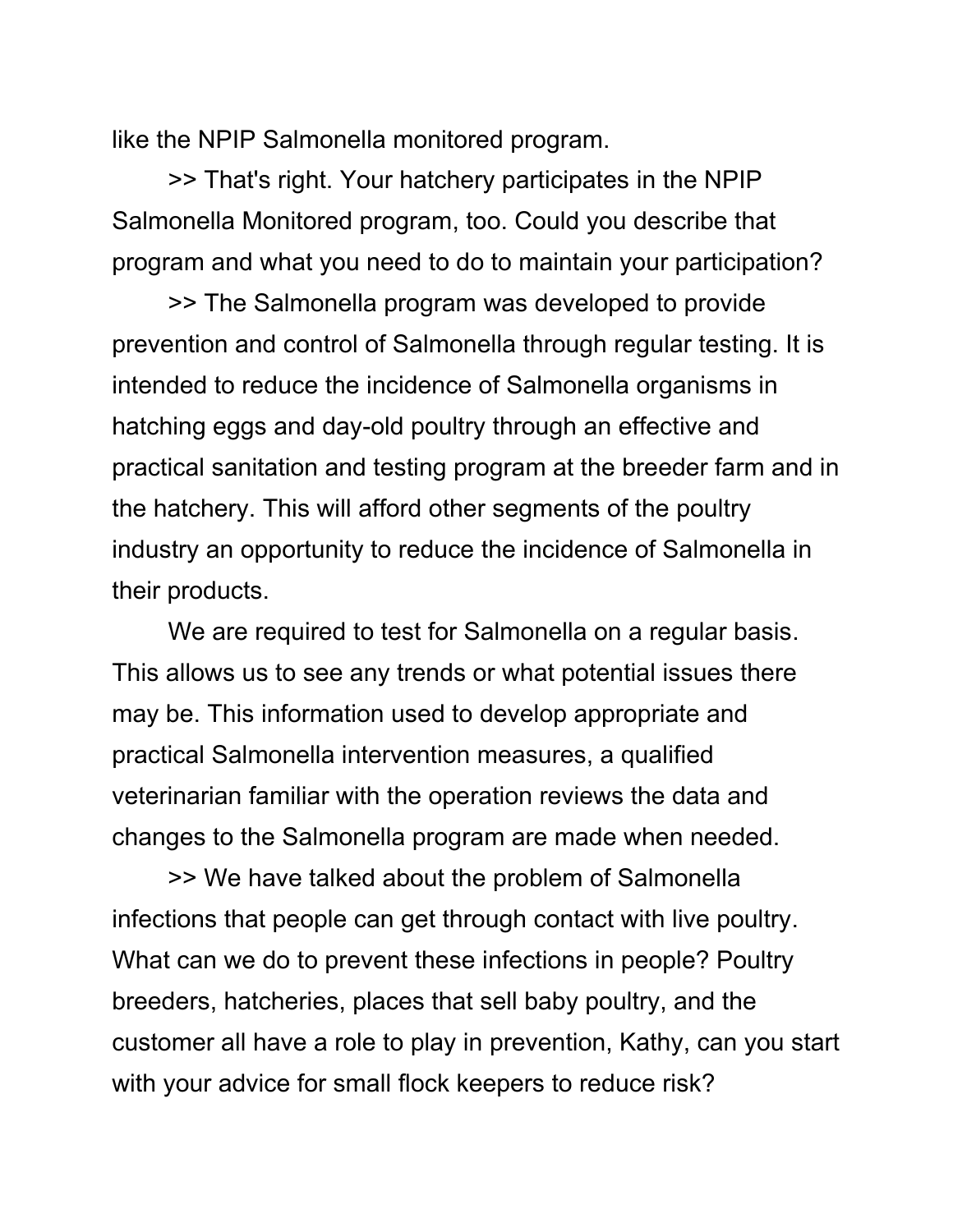>> People should always wash their hands with soap and water right after touching poultry or anything in the area where poultry live and roam. This means that after people work in their coop and collect eggs, that they wash their hands as soon as possible, people can also consider keeping hand sanitizer at their coop and using that until soap and water are readily available. Adults should supervise hand washing for young children to make sure they are washing really well.

People should also keep a dedicated pair of shoes for working in their coop and keep those shoes outdoors such as in a shed or garage so that they don't bring germs on those shoes into their houses. We don't recommend people letting their birds roam freely in their houses either because Salmonella germs are on their bodies, can contaminate floors, kitchens, or any of the areas they are in, and people may not remember to fully clean those surfaces and get sick from touching them.

When it comes to eggs, people can reduce their risk of Salmonella infections by following the 5 C's. First on this list is coop cleaning. Maintaining a clean coop, floor, nests, and perches will help to keep eggs clean.

Next, collect eggs often. Eggs that spend a significant amount of time in the nest can become dirty or break. Cracked eggs should be thrown away. Third, clean eggs with fine sandpaper, a brush or cloth. Don't wash eggs because colder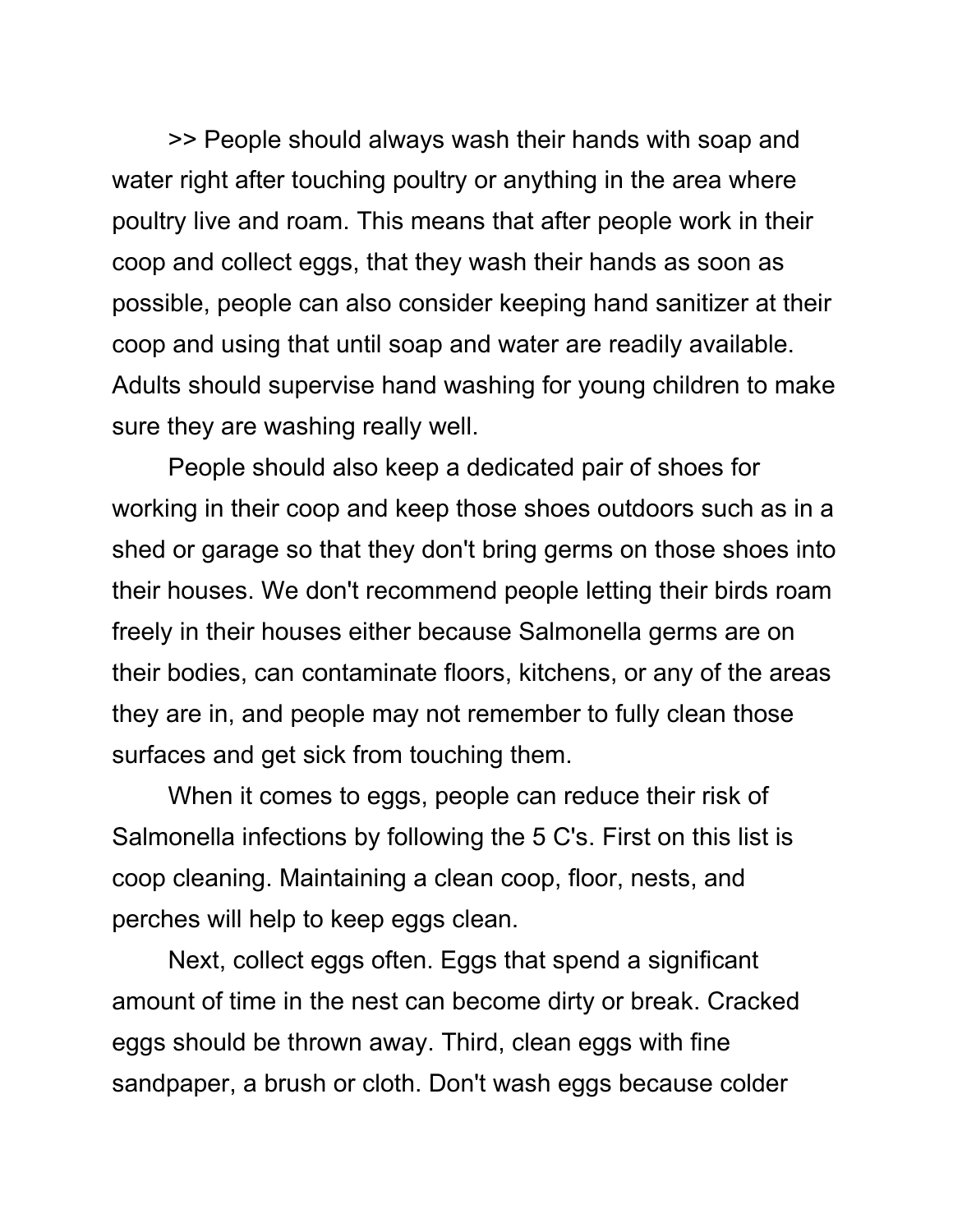water can pull bacteria into the egg. Fourth, cool eggs by refrigerating after collection, and finally, cook eggs thoroughly, raw and under cooked eggs contain Salmonella bacteria that can make you sick. Additional information is available on the CDC website including info graphic that can be printed. Back over to you, Julie.

>> Greg, what can poultry breeders and hatcheries do to help keep their customers safe and avoid these infections?

>> I believe being a member of the NPIP is crucial. The structure of the NPIP guidelines gives all producers a set of practical and proven methods to deal with poultry diseases. Another is making sure the customers are aware of the potential Salmonella. Every order that leaves Privett Hatchery has a safe handling flyer produced by the CDC with it. Whether this is the first-time poultry owners or a retail store that sells thousands of chicks per month, every hatchery I deal with strives to produce the best quality and healthiest poultry they can.

Salmonella vaccines are available to hatcheries and breeders that can be given to help prevent the birds from carrying Salmonella. Many are available with the common Salmonellas, and custom vaccines tailored to specific Salmonellas found on a particular farm or facility. This, in combination with good sanitation practices, are effective tools to reduce the presence of Salmonella in chicks. Also, important to note that Salmonella could be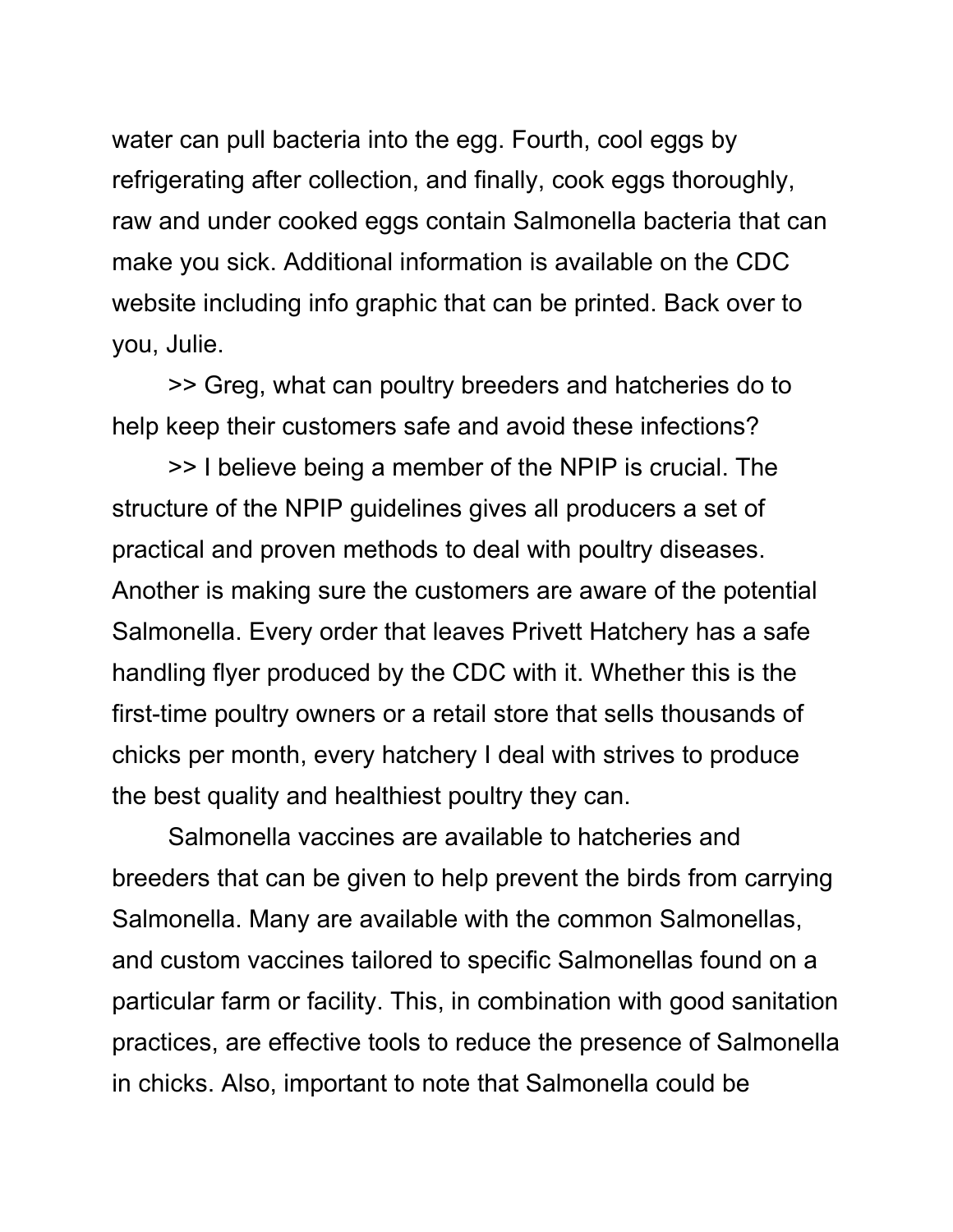introduced from other sources as well. Things such as rodents, amphibians, reptiles, and even people can harbor Salmonella.

>> Many people start their flocks by purchasing chicks, ducklings, or turkey poults from farm stores and other retailers. This question is for both of you: What can retailers and distributers who sell baby poultry directly to families do to help prevent Salmonella infections in their customers? Let's start with Kathy.

>> Retailers and distributers should clean and sanitize poultry display areas between shipments of new poultry by removing the debris first and then sanitizing. To keep customers healthy, provide hand washing stations or hand sanitizer next to the poultry display areas and tell customers to wash hand right after they leave these areas, display poultry out of reach of customers, especially children. And also provide health information to customers before purchases and put-up posters or stickers in the flock display areas.

>> Greg, your thoughts on best practices for farm stores and other retailers?

>> I think education is one of the biggest things we can do. Best practices and safe handling information is available to anyone. Prominent displays of safe handling procedures in the store and take-home safety best practices information. Simply making sure the customer does not have direct access to the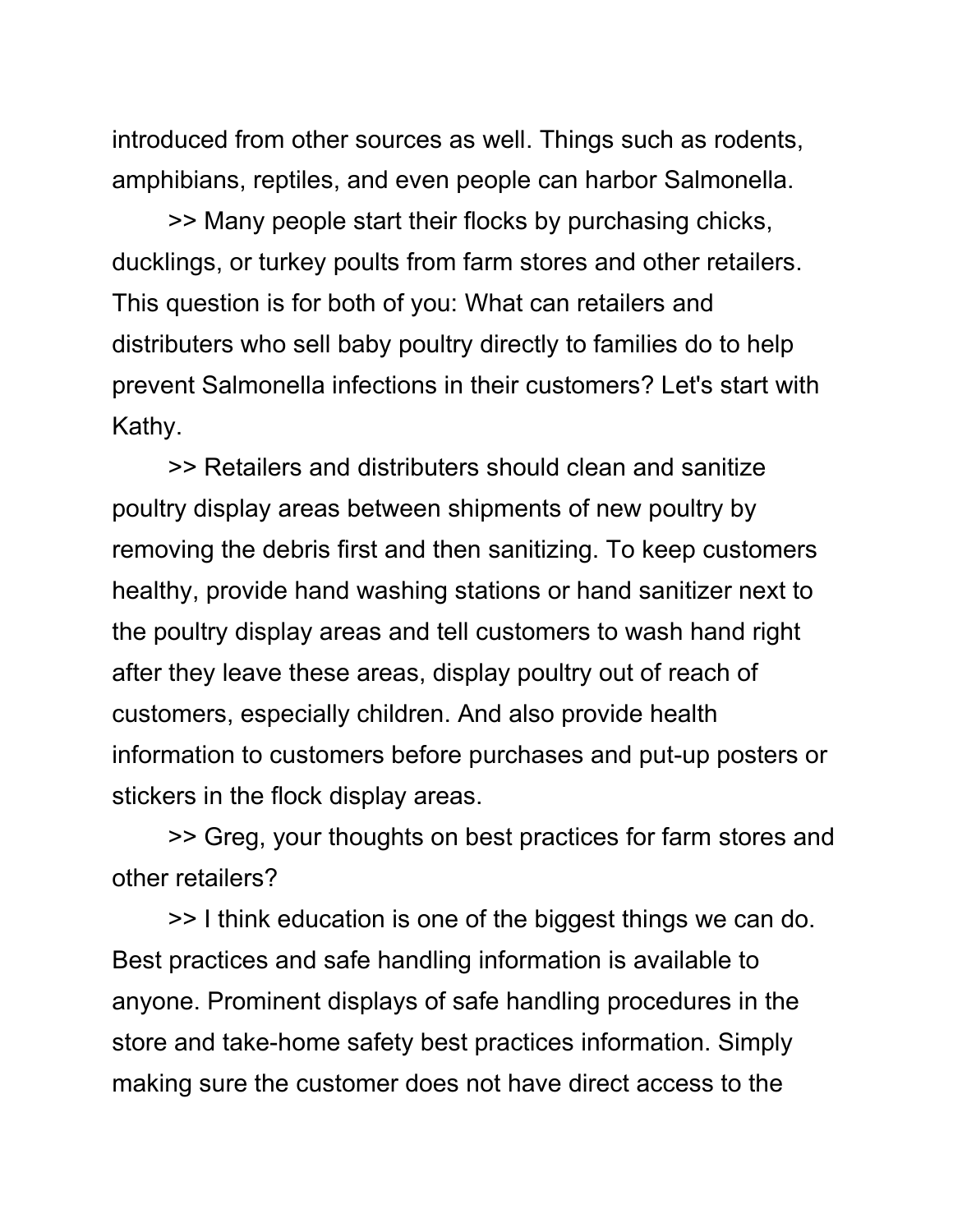birds is a great first step, stores are not petting zoos and should not be presenting birds for customers to handle. Display birds in a manner that allows people to see and appreciate them without the temptation of holding and playing with them. Make sure all employees are provided training on how to care for the birds. This includes knowing how to clean equipment properly and making sure they know how to clean equipment properly and making sure they know to wash or disinfect their hands after handling poultry. Sanitation and hygiene are your best tools to lessen the chances of Salmonella issues. The majority of the large retail stores have very well written guidelines for employees. Having managers make sure that all the employees understand and following the guidelines is one of the best interventions a farm store can have.

Has anyone purchased raw poultry products in the grocery store? There's a Salmonella warning label on every package. This has been used to educate the population of dangers of raw poultry products. This practice has been successful in reducing Salmonella infection across the country. Making consumers aware of the issue is a key step in reducing the occurrence of Salmonella issues. Once again, education is paramount.

>> We have discussed the main points of Salmonella transmission to people through contact with live poultry, but there is much more information to share and many questions to answer. Kathy, where can people go for more information about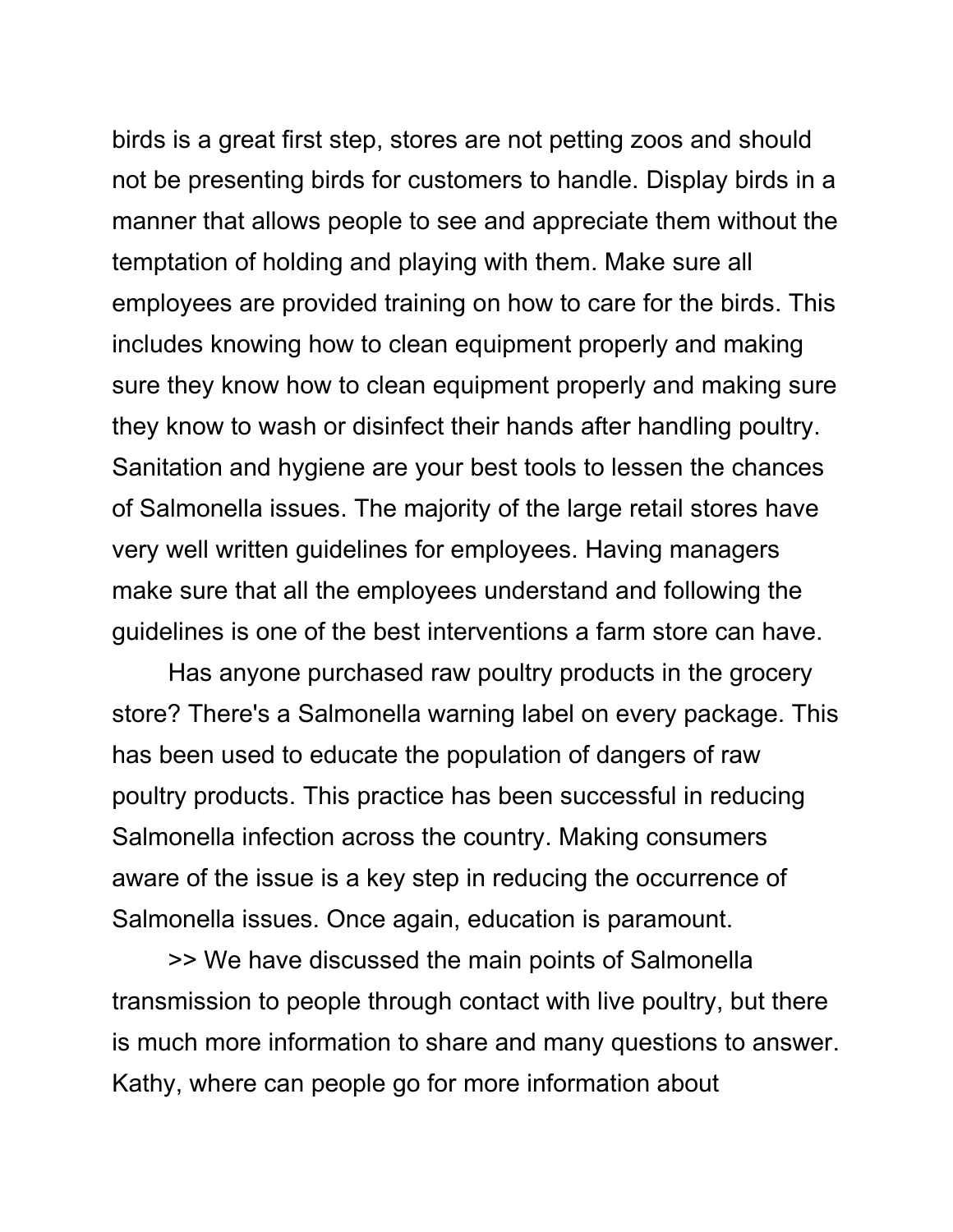preventing human Salmonella infections and making sure they are handling live poultry safely?

>> The CDC website has a lot of valuable information, our healthy pets, healthy people page has a section dedicated to backyard poultry where you can find great resources including specific guidance and recommendations. You can find that website by visiting [www.cdc.gov/backyardpoultry.](http://www.cdc.gov/backyardpoultry)

>> Greg, can you steer people towards sources of information about choosing baby poultry and getting off to a good start with a new flock?

>> Defend the Flock is a great resource for new poultry owners. Most hatcheries provide information also. The CDC also has a wealth of information on their Web page. There are numerous websites dedicated to poultry. But be aware some of the guidance is more anecdotal than proven methods, and in part, that is because there's no single silver bullet or solution for controlling Salmonella. I think it's extremely important to recognize that we don't have just one strategy, such as vaccination. We use a combination of strategies, including using trusted source flocks, such as those belonging to the NPIP, using good husbandry, sanitation practices, cleanliness, and vaccination when appropriate, regular testing and monitoring for the trend or problems and then making adjustments in consultation with poultry extension specialists and veterinarians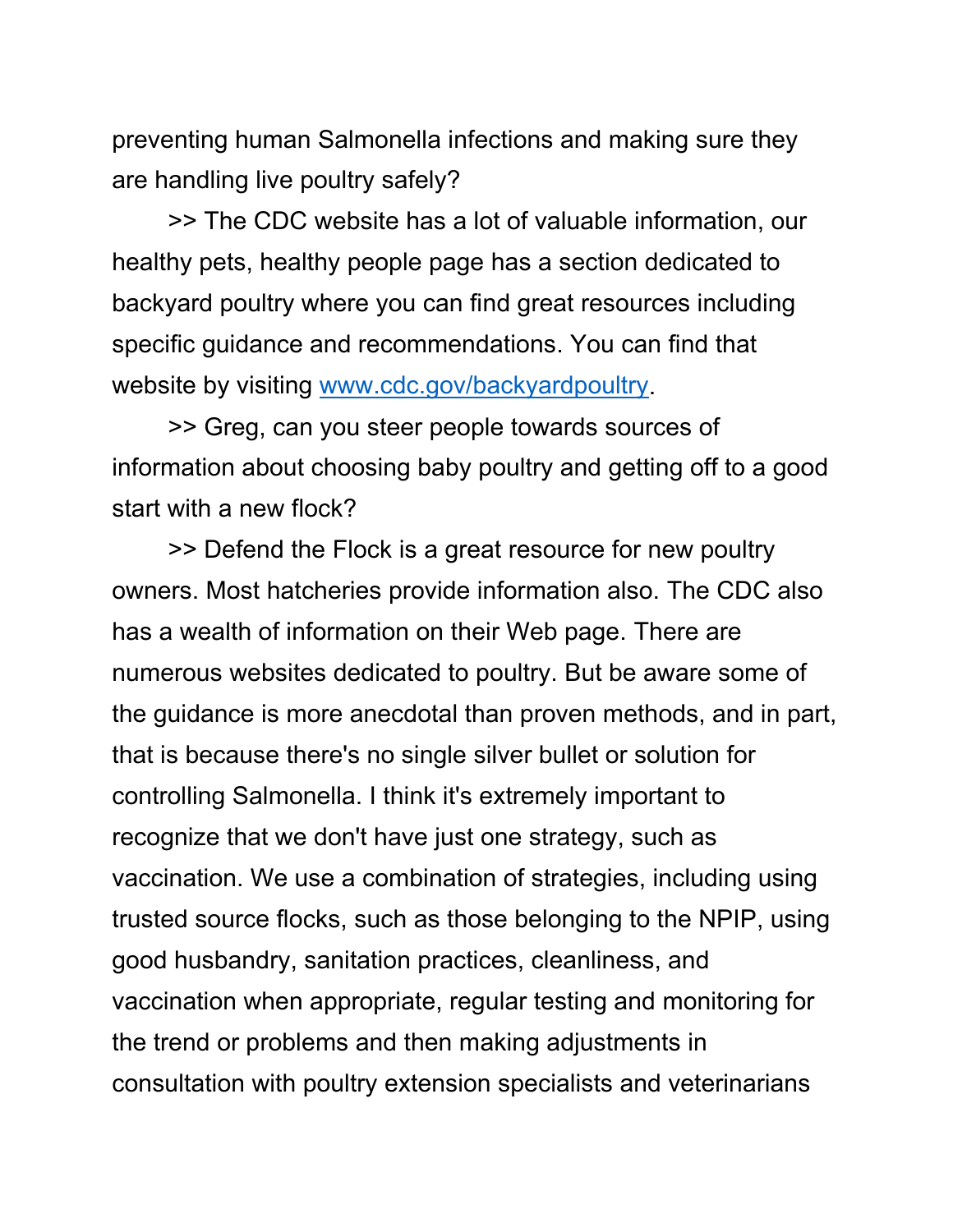when needed.

>> APHIS veterinarian services has developed a library of checklists that provide practical tips and recommendations. We encourage you to visit the Defend the Flock website to view and download these materials. All the checklists are available in multiple languages including Spanish, Chinese, Vietnamese, and Tagalog. On our website you will find lots of other free tools, includes videos, recordings of prior webinars, info cards, newsletters, posters, and other resources. APHIS has also created social media content to help promote biosecurity. Infographics covering many best practices are available in English and Spanish. We hope that you will share these with your colleagues and fellow poultry keepers on Facebook, Twitter, Instagram, and other social media channels to make sure everyone is using biosecurity every day, every time, no matter the size of the flock.

Be sure to check out more helpful information on our social media channels. This presentation, along with answers to your questions, will be available for download from the Defend the Flock website shortly. Be sure to follow us on Facebook and Twitter to be notified when the presentation is available.

And before we go, on behalf of APHIS, thank you, Kathy, and Greg, for sharing your valuable insights and your knowledge with us today. And thanks to all of you for joining us on this